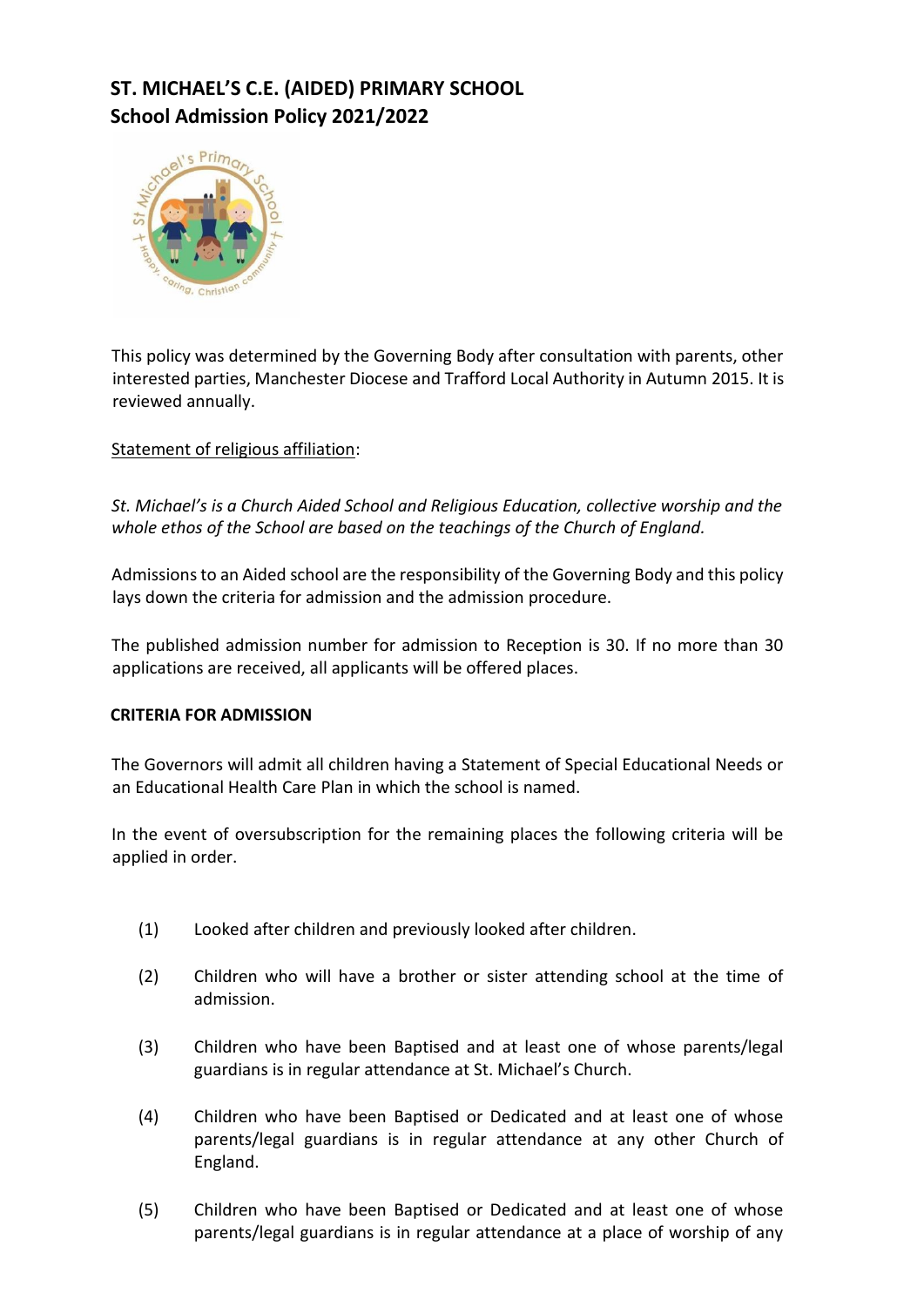other Christian denomination. A Christian denomination is a church listed on the "Churches Together" website ([www.churches-together.ne](http://www.churches-together.net/) [t.](http://www.churches-together.net/))

(6) Any other children.

(Please refer to Admission Procedure Notes for additional details on criteria for admission).

#### **ADMISSIONS PROCEDURE NOTES**

- (1) A "looked after child" is a child who is (a) in the care of a local authority or (b) being provided with accommodation by a local authority in the exercise of their social services functions at the time of application. Previously looked after children are those who were looked after, but ceased to be so because they were adopted (or became subject to a child arrangements order or special guardianship order).
- (2) Sister or brother includes step, half, foster and adopted brother or sister living at the same address and full sister or brother living apart.
- (3) Regular attendance means: a minimum of attending twice a month by at least one parent or legal guardian at St. Michael's church, at public worship, at any service on any day for at least one year prior to the closing date for applications. Public worship is defined as attendance at any of the following: Monthly Family Praise on Sundays , Family worship ; term time only Monday 3.45pm – 4.15pm Holy Communion, Parish Communion, Evensong once a month, or the 6pm service and Taize Services and Morning Prayer. If there are not enough places for all children whose parent(s) or legal guardians(s) meet these requirements, places will be offered first to the children whose parent(s) or legal guardian(s) have worshipped regularly for the greater number of years. (See Appendix 1).

Evidence of Baptism of the child, confirmation of regular attendance and the number of years sustained attendance by at least one parent or legal guardian must be endorsed by a member of the clergy or other designated church officer using the supplementary form provided by the school.

In the event of a tie on the number of years of sustained attendance place(s) will be allocated to the children living nearest the school. (See note 6)

Due to the Covid 19 restrictions please note the clarification of how church attendance is to be calculated in these unique circumstances. In the event that during the period specified for attendance at worship the church (or relevant places of worship) has been closed for public worship and has not provided alternative premises for that worship, the requirements of these (admissions) arrangements in relation to attendance will only apply to the period when the church (or relevant places of worship) or alternative premises have been available for public worship.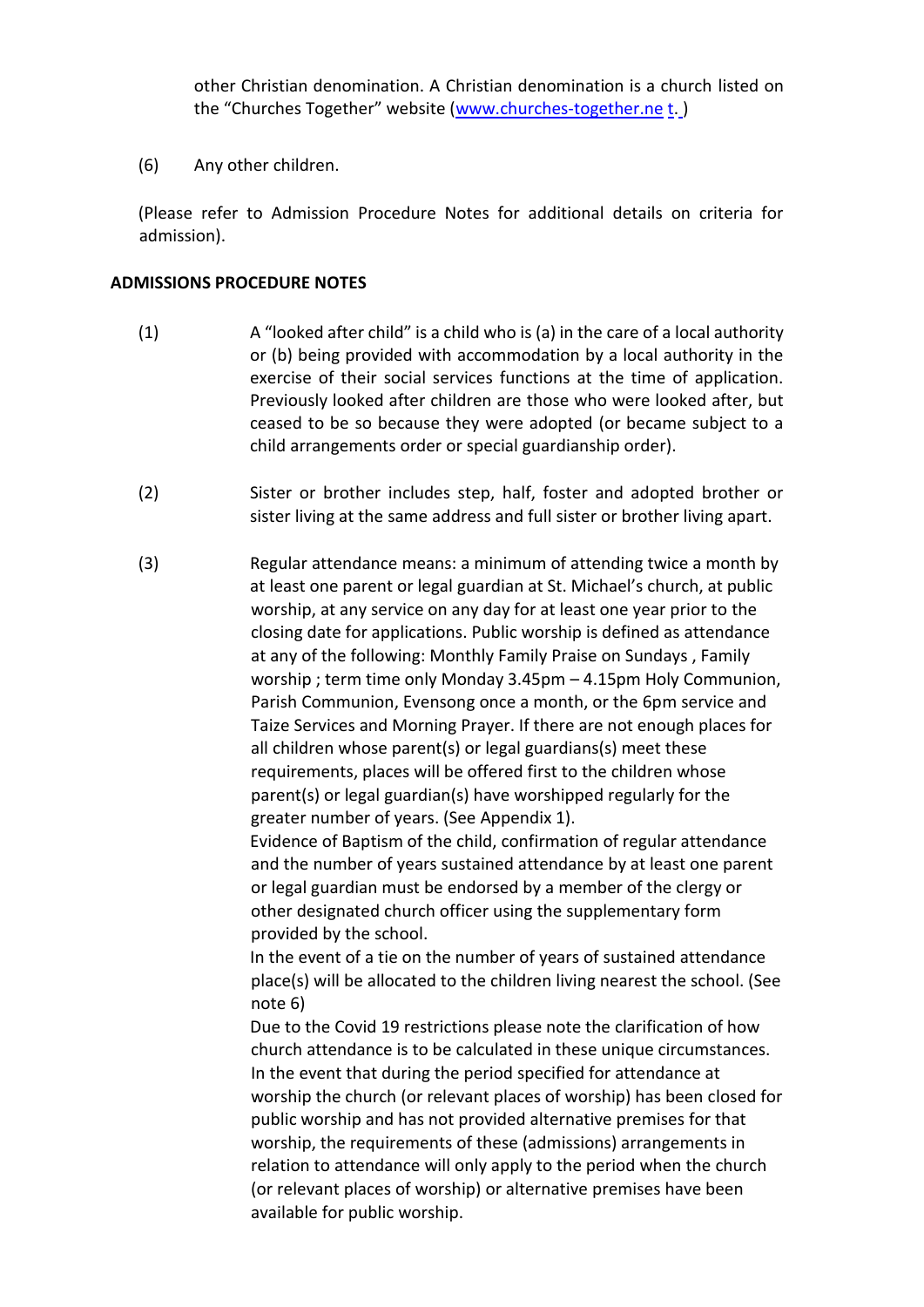(4+ 5) Regular attendance (as defined in note 3).

Evidence of Baptism or Dedication of the child, confirmation of regular attendance and the number of years sustained attendance must be provided by a member of the clergy or other designated church officer using the supplementary form provided by the school. In the event of a tie on the number of years of sustained attendance by a parent or legal guardian place(s) will be allocated to the children living nearest the school. (See note 6)

Due to the Covid 19 restrictions please note the clarification of how church attendance is to be calculated in these unique circumstances. In the event that during the period specified for attendance at worship the church (or relevant places of worship) has been closed for public worship and has not provided alternative premises for that worship, the requirements of these (admissions) arrangements in relation to attendance will only apply to the period when the church (or relevant places of worship) or alternative premises have been available for public worship.

- (6) If there are more applicants than can be accommodated at a school children who live nearest to the requested school, calculated in a direct straight line from the child's permanent place of residence to the school. The normal home of the child is the home where the child sleeps for the majority of the school week. In the event that two or more otherwise equal applicants for the last available place live the same distance from the school, random allocation will be used as a final tie-breaker. The random allocation process will be supervised by someone independent of the school.
- (7) Where there are children of multiple births wishing to be admitted and the sibling is the  $30<sup>th</sup>$  child, the governors may admit over the infant class requirement if it is possible to do so.
- (8) **Right of Appeal**: Where the governors are unable to offer a place because the school is over subscribed, parents have the right to appeal to an independent admission panel, set up under the School Standards and Framework Act, 1998 as amended by the Education Act, 2002. **Parents should notify the clerk to the governors at the school with 14 days of receiving the letter refusing a place**. Parents will have the opportunity to submit their case to the panel in writing and also to attend in order to present their case. You will normally receive 14 days' notice of the place and time of the hearing.
- (9) **Waiting List**: Where we have more applications than places, the admission criteria will be used. Children who are not admitted will have their name placed on a waiting list. The names on this waiting list will be in the order resulting from the application of the admissions criteria. Since the date of the application cannot be a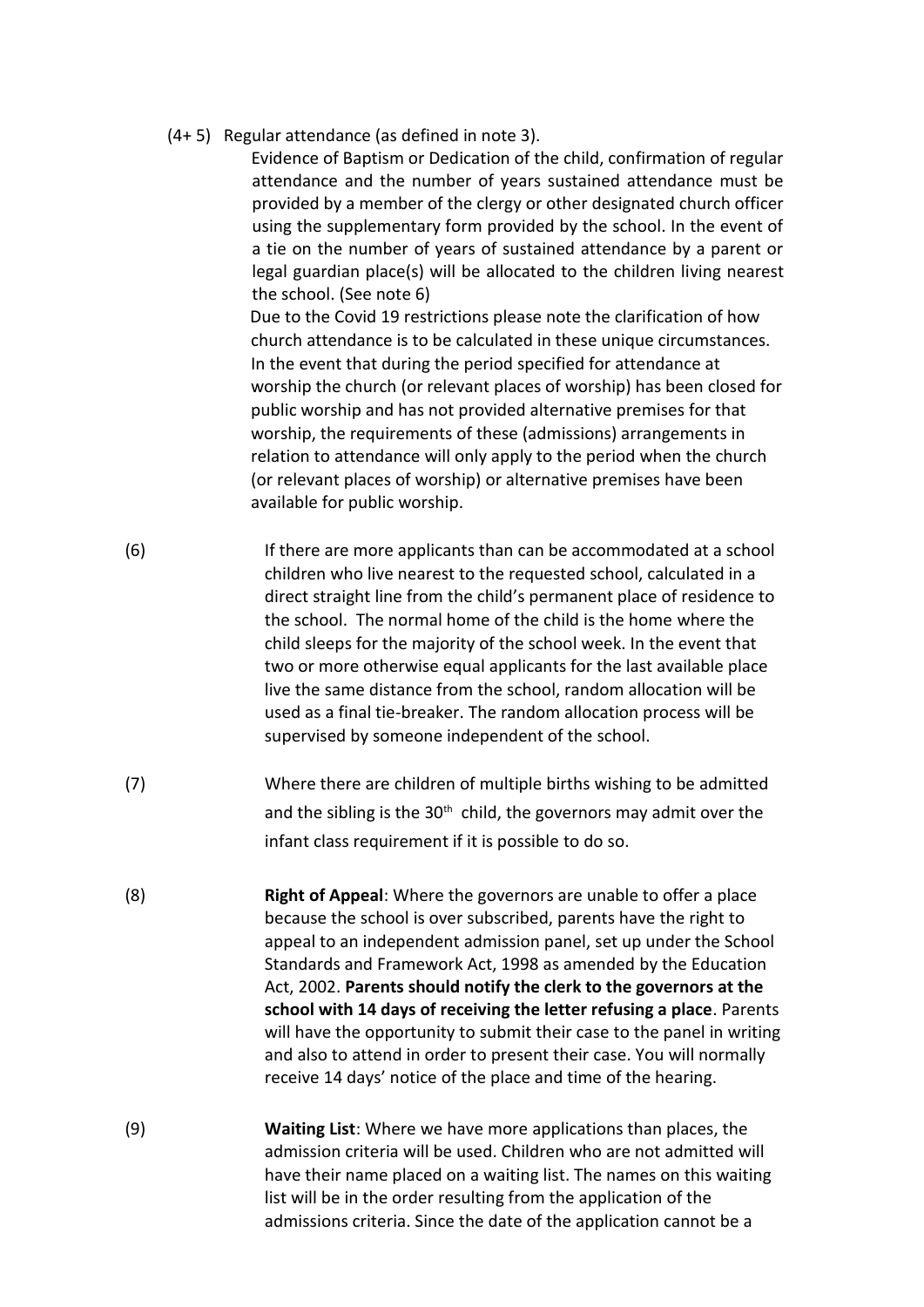criterion for the order of names on the waiting list, late applicants for the school will be slotted into the order according to the extent to which they meet the criteria. Thus it is possible that a child who moves into the area later to have a higher priority than one who has been on the waiting list for some time. If a place becomes available within the admission number, the child whose name is at the top of the list will be offered a place. This is not dependent on whether an appeal has been submitted.

- (10) **Deferred Entry**: Children are entitled to a full time place in school in the September following their fourth birthday. Once they have been offered a
- place at the school, the child's parents can defer the date their child is admitted to the school until later in the school year, but not beyond the point at which they reach compulsory school age and not beyond the beginning of the final term of the school year for which the application was made. Where parents wish, children may attend part-time until later in the school year but not beyond the point at which they reach compulsory school age."
	- (11) **In-Year Applications for Admission** Applications for places outside the normal admissions round should be made to the school. Application forms for in-year admission and supplementary application forms are available on request from the school and are on the school's website. Applications will be considered by the Head teacher in conjunction with the Admissions governors.

 In reaching decisions on in-year applications the school will follow the requirements of the School Admissions Code and, where the year group is oversubscribed, the school's published oversubscription criteria.

 Where an application for admission is refused, parents have a right to appeal to an independent appeal committee.

#### (12) **Published Admission Number**

In order to comply with the infant class size limit the maximum number of children that the Governors Admission Panel is allowed to admit is 30 in the Foundation Stage and Key Stage 1. The School Admissions Code specifies a small number of permitted exceptions to the infant class size limit (for example, Note 7 above)

The Governing Body has set a limit of 32 per year group in Key Stage 2.

Applications for places in Reception in the normal admissions round should be made on the Common Application Form available from the Local Authority. When an application is being made under one of the faith-based criteria, parents or guardians should also complete the school's supplementary application form.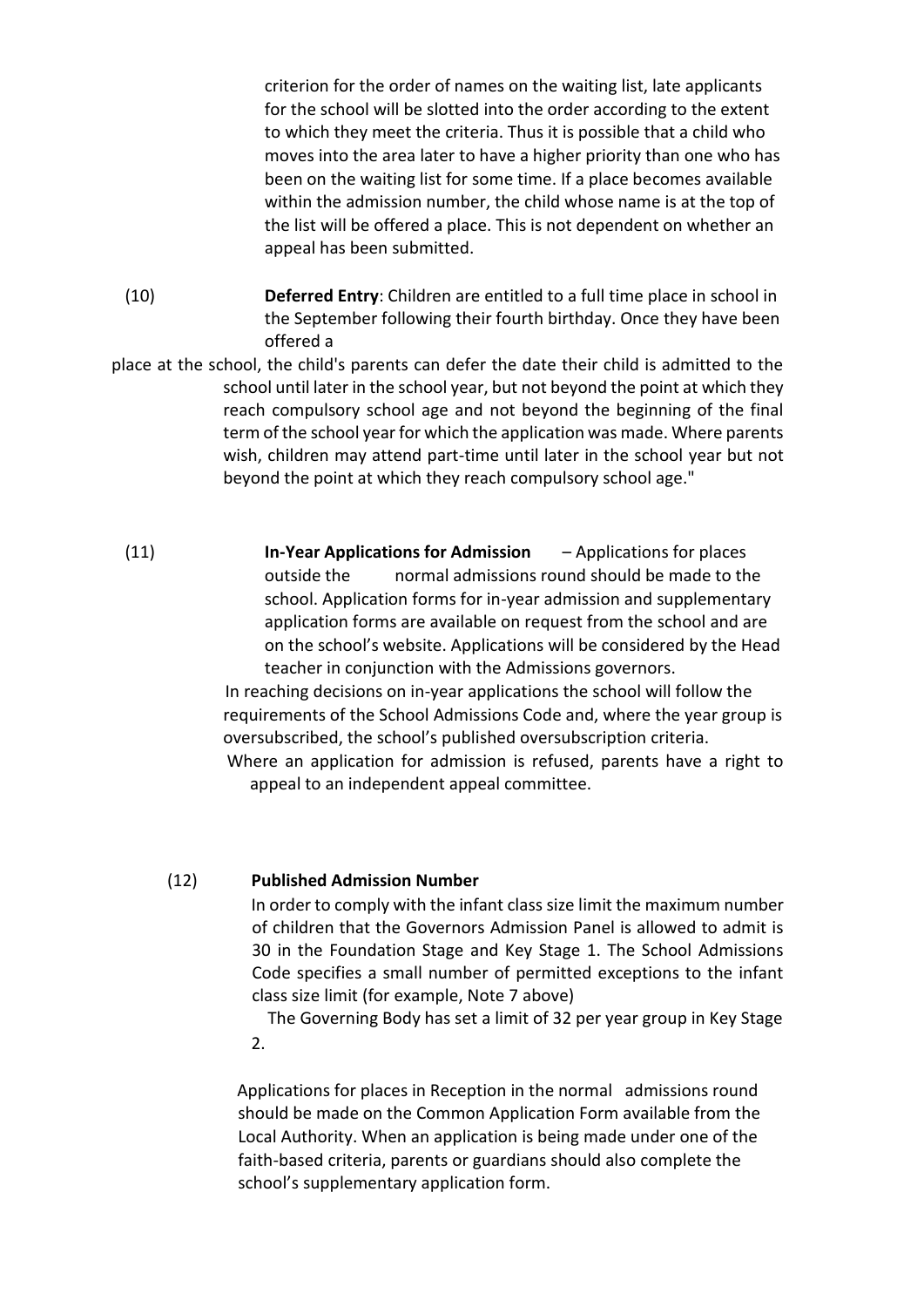(13) Requests for admission outside the child's normal age group. Parents may seek a place for their child outside of their normal age group, for example, if the child is gifted and talented or has experienced problems such as ill health. In addition, the parents of a summer born child may choose not to send that child to school until the September following their fifth birthday and may request that they are admitted out of their normal age group to reception rather than Year 1.

> Parents requesting admission out of the normal age group must put their request in writing, addressed to the Headteacher at the school, together with any supporting evidence that the parent wishes to be taken into account. The governing body will make decisions on requests for admission outside the normal age group on the basis of the circumstances of each case and in the best interests of the child concerned. This will include taking account of the parent's views; any information provided about the child's academic, social and emotional development; where relevant, their medical history and the views of a medical professional; whether they have previously been educated out of their normal age group; and whether they may naturally have fallen into a lower age group if it were not for being born prematurely. The governing body will also take into account the views of the Headteacher. When informing a parent of their decision on the year group the child should be admitted to, the governing body will set out clearly the reasons for their decision.

Where the governing body agrees to a parent's request for their child to be admitted out of their normal age group and as a consequence of that decision, the child will be admitted to a relevant age group (i.e. the age group to which pupils are normally admitted to the school) the local authority and governing body must process the application as part of the main admissions round unless the parental request is made too late for this to be possible, and on the basis of their determined admission arrangements only, including the application of oversubscription criteria where applicable. The governing body must not give the application lower priority on the basis that the child is being admitted out of their normal age group.

Parents have a statutory right to appeal against the refusal of a place at a school for which they have applied. This right does not apply if they are offered a place at the school but it is not in their preferred age group.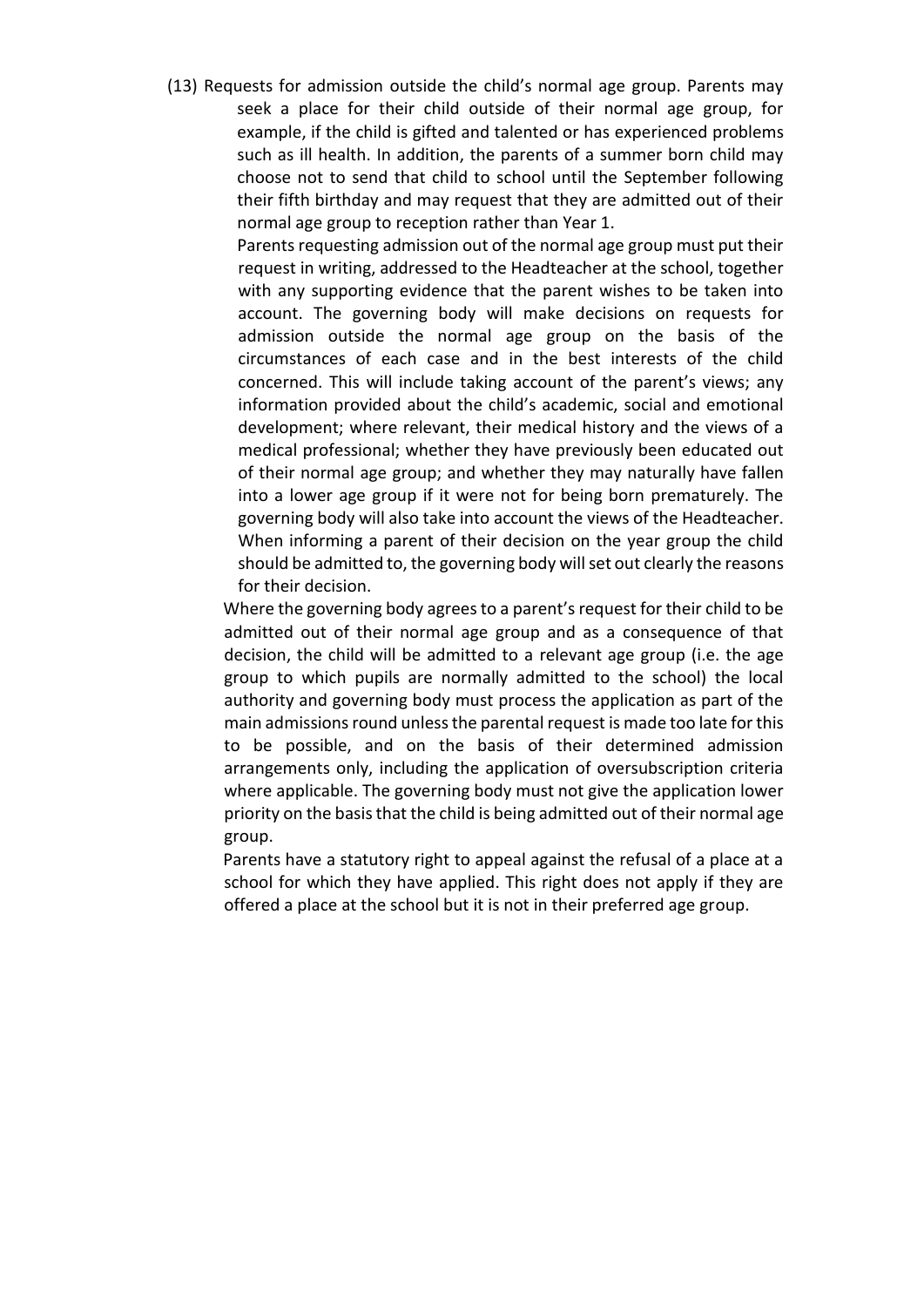## **Appendix 1**

Please note that under the defined criteria relating to Church attendance for at least twice a month for one year prior to the time when the application to St Michael's is being considered (criteria 3, 4 and 5) the governors are unable to allocate places from church attendance several years ago.

St. Michael's offers a flexible approach within its defined criteria.

- Attendance is only required twice a month for a year.
- It does not have to be on a Sunday.
- It includes a variety of acceptable services.
- Only one parent/legal guardian is required to attend.

This allows flexibility to cover for such times as holidays, sickness and maternity.

Due to the Covid 19 restrictions please note the clarification of how church attendance is to be calculated in these unique circumstances. In the event that during the period specified for attendance at worship the church (or relevant places of worship) has been closed for public worship and has not provided alternative premises for that worship, the requirements of these (admissions) arrangements in relation to attendance will only apply to the period when the church (or relevant places of worship) or alternative premises have been available for public worship.